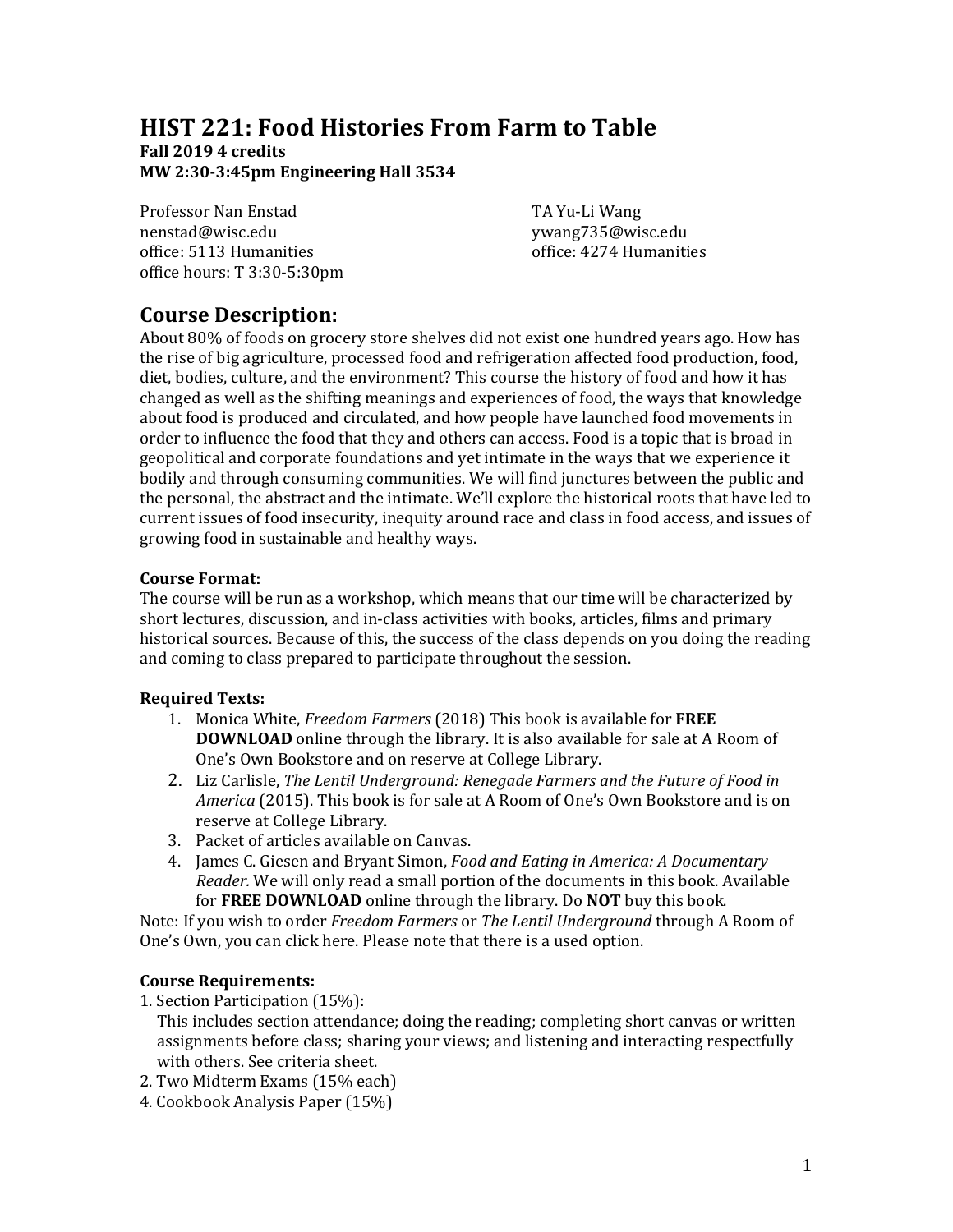5. Poster Presentation on a Food Movement (15%)

This is an opportunity for you to move outside of the readings of the course to discover secondary and/or primary sources on a topic that interests you. I construe "movement" broadly—this can mean food activists or artists addressing a wide range of issues, such as a movement for local or organic or urban farming; a farm or food worker's rights movement, a consumer movement such as those around affordable food access (food justice etc) or public health. The goals are to analyze how people are trying to change the way our food system works; and to make connections between contemporary and historical movements.

- 6. Final Exam (20%)
- 7. Lecture Attendance (5%)

Because this course is based largely on participation, your attendance is particularly important and we will take attendance in both section and lecture. Section attendance is part of your participation grade. In an effort to give you credit for attending lecture, I have incorporated attendance into the grade structure (just 5%). Because there will inevitably be colds and the flu going around and other things that come up that are outside of your control, I have given you two free misses for lecture—an entire week. Since our structure already accommodates these ordinary issues, there is no need for notifying me or Yu-Li when you need to miss class. If a major medical issue arises that jeopardizes your success in the class, we want to hear about it so we can help you out.

0-2 absences from lecture: A 3 absences from lecture: B 4 absences: C 5 absences or more absences: F

### **NOTE ABOUT WORKLOAD**:

This 4-credit course meets as a group for 4 hours per week (according to UW-Madison's credit hour policy, each lecture counts as 1.5 hours and each discussion counts as one hour). The course also carries the expectation that you will spend an average of at least 2 hours outside of class for every hour in the classroom. In other words, in addition to class time, plan to allot an average of at least 8 hours per week for reading, writing, preparing for discussions, and/or studying for quizzes and exams for this course.

### **LEARNING GOALS:**

In this course you will learn to:

- 1. Demonstrate knowledge about the history of how the production, distribution and consumption of food has changed, especially in the last 100 years.
- 2. Pose a historical question (history credit)
- 3. Utilize a range of sources and modes through which historical information can be found and expressed in order to make oral and written arguments. Such sources include oral interviews, letters and diaries, advertisements, music and film, etc. (history credit)
- 4. Present clearly written, persuasive arguments in response to academic questions
- 5. Prepare for and present in oral discussion by offering points with evidence
- 6. Recognize, challenge and avoid false analogies, overgeneralizations, and other logical fallacies.

### **ACADEMIC INTEGRITY**

By enrolling in this course, each student assumes the responsibilities of an active participant in UW-Madison's community of scholars in which everyone's academic work and behavior are held to the highest academic integrity standards. Academic misconduct compromises the integrity of the university. Cheating, fabrication, plagiarism, unauthorized collaboration, and helping others commit these acts are examples of academic misconduct, which can result in disciplinary action. This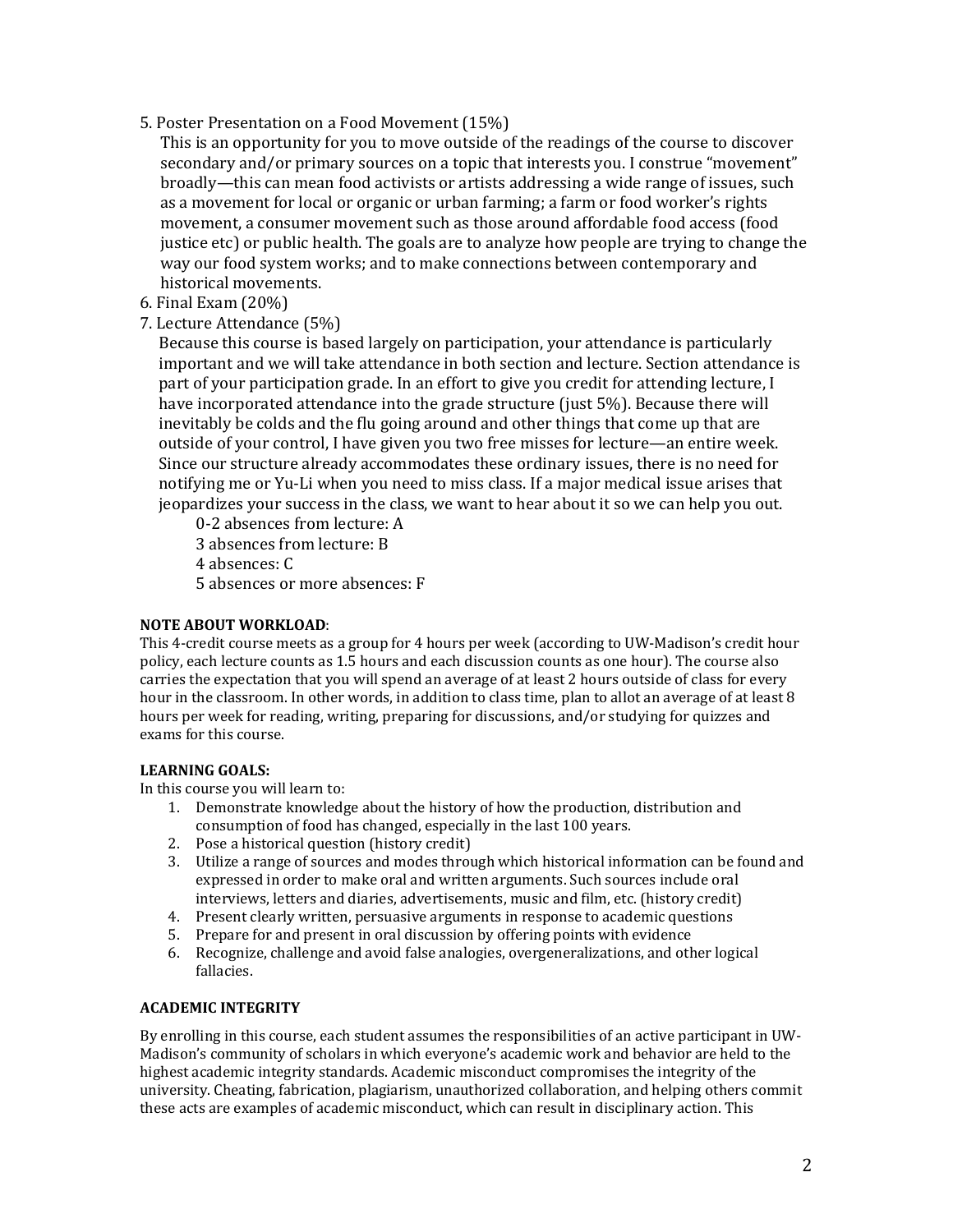includes but is not limited to failure on the assignment/course, disciplinary probation, or suspension. Substantial or repeated cases of misconduct will be forwarded to the Office of Student Conduct & Community Standards for additional review. For more information, refer to studentconduct.wiscweb.wisc.edu/academic-integrity/.

### **ACCOMMODATIONS FOR STUDENTS WITH DISABILITIES**

**McBurney Disability Resource Center syllabus statement:** "The University of Wisconsin-Madison supports the right of all enrolled students to a full and equal educational opportunity. The Americans with Disabilities Act (ADA), Wisconsin State Statute (36.12), and UW-Madison policy (Faculty Document 1071) require that students with disabilities be reasonably accommodated in instruction and campus life. Reasonable accommodations for students with disabilities is a shared faculty and student responsibility. Students are expected to inform faculty [me] of their need for instructional accommodations by the end of the third week of the semester, or as soon as possible after a disability has been incurred or recognized. Faculty [I], will work either directly with the student [you] or in coordination with the McBurney Center to identify and provide reasonable instructional accommodations. Disability information, including instructional accommodations as part of a student's educational record, is confidential and protected under FERPA." http://mcburney.wisc.edu/facstaffother/faculty/syllabus.php

#### **DIVERSITY & INCLUSION**

**Everyone is welcome in this class, including people of all races, classes, genders and sexual orientations.** This course seeks to make that "welcome" into a vibrant classroom community where respect for others and a willingness to learn is combined with a search for truth and understanding via historians' practices of determining facts and developing arguments. If you feel you are not being treated fairly or with respect, please talk to Nan and/or the chair of the history department. For further resources, see https://diversity.wisc.edu/

### **Course Schedule:**

All reading and writing assignments should be completed before our class session. All readings are on canvas EXCEPT our two books and the document reader.

### **Week 1: Introductions~ Gifts and Commodities**

#### Wednesday Sept 4

Wendell Berry, "The Pleasures of Eating" *What are People For?* Robin Wall Kimmerer, "The Gift of Strawberries," *Braiding Sweetgrass*

# **Week 2: In Sorrow's Kitchen~ On Slavery, Agriculture and Cuisine**

Monday September 9

Michael W. Twitty, "Introduction" and "Alma Mater" from *The Cooking Gene* Wednesday September 11

Judith Carney and Richard N. Rosanoff, "Introduction" and "The Africanization of Plantation Food Systems" from *In the Shadow of Slavery.*

### **Week 3: The Cold Chain~ How Beef Changed the World**

Monday September 16

Joshua Specht, "War" From *Red Meat Republic*

Charlie Hamilton James, "As the Amazon Burns…" National Geographic

David Truer, "The Souix Chef…" from Saveur

#### Wednesday September 18

 Joshua Specht, "Slaughterhouse," from *Red Meat Republic* Doc 8.8 "HOT Hamburger: Just Off the Griddle" (1926)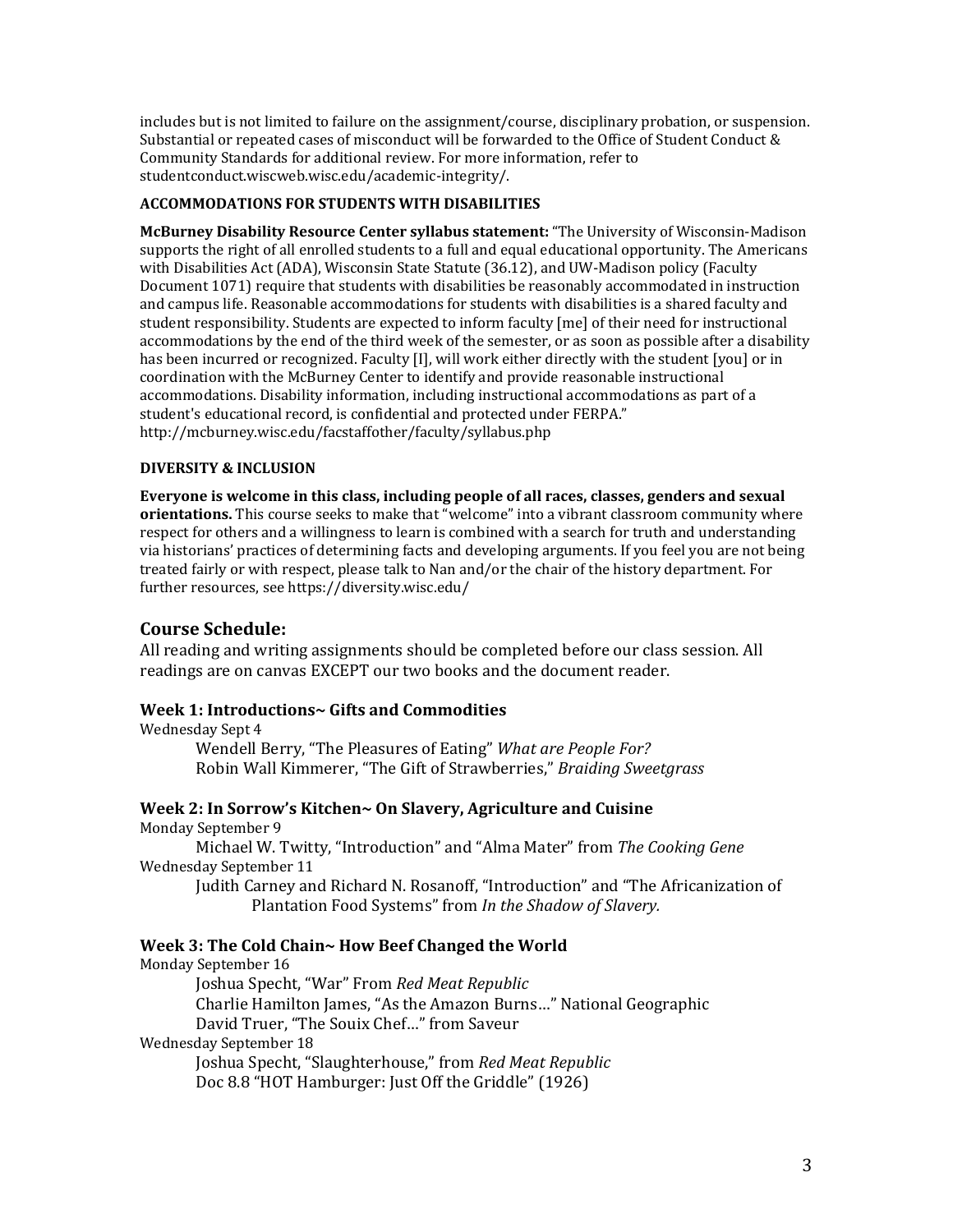**EVENT:** Public Lecture Sept 18 6pm: Marcia Chatelain, "Franchise: The Golden Arches in Black America" Fluno Center Auditorium

## **Week 4: Regulating the Jungle?**

Monday September 23 Deborah Blum, excerpt, *The Poison Squad* Doc 8.2 The Pure Food and Drug Act of 1906 Wednesday September 25 **In‐class exam**

#### **Week 5: Food and the Boundaries of Group Identities**

Monday September 30 Sarah Robbins and Carrie Helms Tippen, "Gathering Around Hull-House Dining Tables," *American Studies* Katherine Massoth, "'Mexican Cookery That Belongs to the United States" from *Food Across Borders* Wednesday October 2 Jennifer Jensen Wallach, "Creating the Foodways of Uplift," and "Booker T. Washington's Multifaceted Program…" from *Every Nation Has its Dish* **Week 6: How the Depression and World War II Changed How We Eat**

Monday October 7

Anna Zeide, "Grade A Tomatoes: Labeling Debates and Consumers in the New Deal," from *Canned*

Emily E. LB. Twarog, "The 1935 Meat Boycott and the Evolution of Domestic Politics," from *Politics of the Pantry*

#### Wednesday October 9

Kellen Backer, "Constructing Borderless Foods: The Quartermaster Corps and World War II Army Subsistence" from *Food Across Borders*

Doc 10.1 "How to Use Your War Ration Book"

Doc 10.2 "Eat Well to Work Well"

Doc 10.3 "Have a Coke=Good Winds Have Blown You Here"

Doc 10.5 Excerpt from *Farewell to Manzanar*

#### **Week 7: Making Cheap Food~ Why Does It Cost So Much?**

Monday October 14

Steve Striffler, "An American Industry," from *Chicken: The Dangerous Transformation of America's Favorite Food.* 

Listen to a conversation between Prof. Nan and Bryant Simon:

https://edgeeffects.net/bryant-simon/

Wednesday October 16

Bryant Simon, Excerpt 1 ("Introduction", "Hamlet" & "Chicken") *The Hamlet Fire: A Tragic Story of Cheap Food, Cheap Government, and Cheap Lives*

**EVENT:** Public Lecture October 15 7:00pm Deborah Blum, "The Poison Squad" Shannon Hall, Memorial Union.

## **Week 8: Deregulating the Jungle**

Monday October 21

Bryant Simon, Excerpt 2 ("Labor", "Bodies") *The Hamlet Fire: A Tragic Story of Cheap Food, Cheap Government, and Cheap Lives*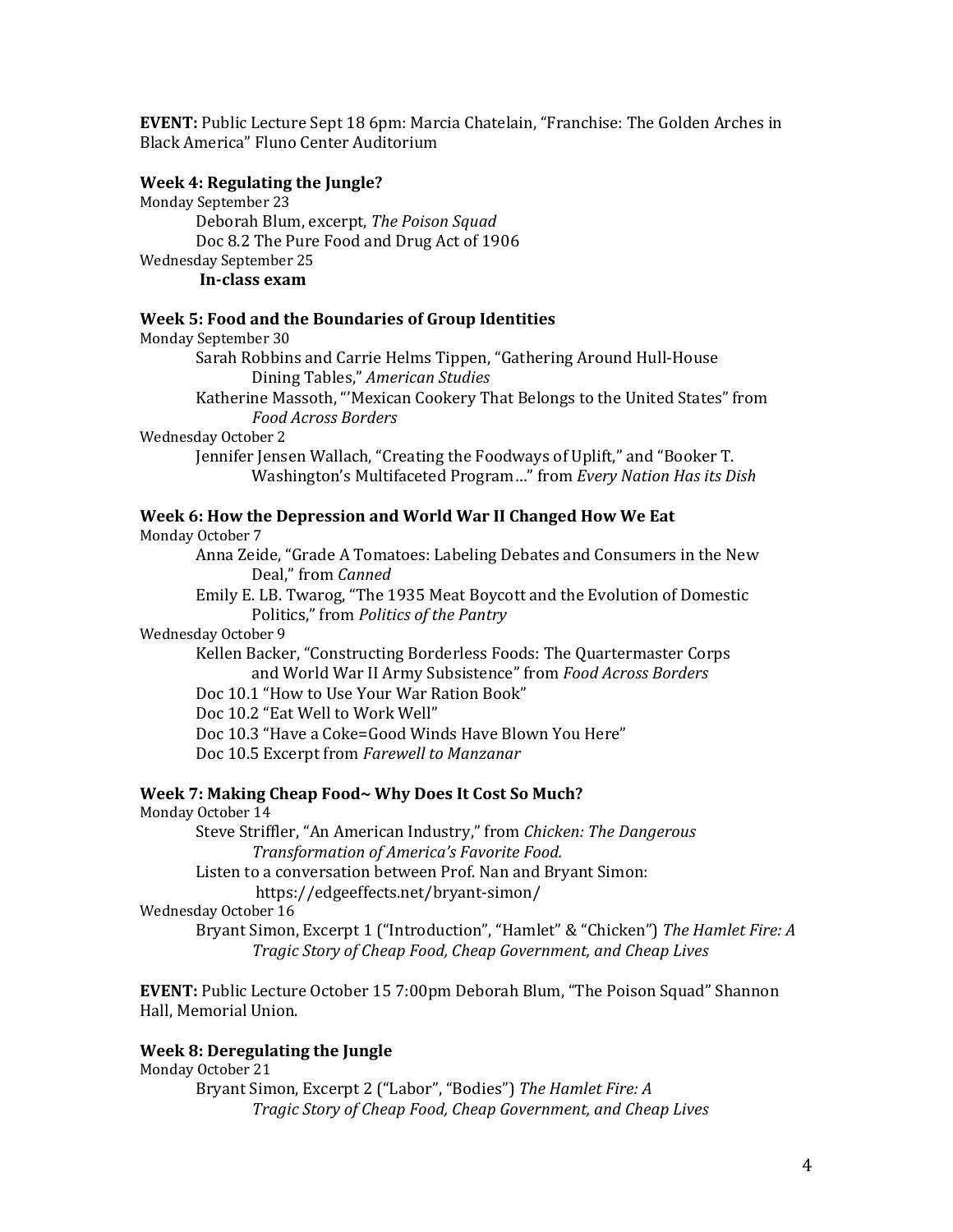#### Wednesday October 23 **In‐class Exam**

#### **Week 9: The Supermarket and the Suburb**

Monday October 28

- Amy Bentley, "Shifting Child-Rearing Philosophies and Early Solids: The Golden Age of Baby Food at Mid-Century," in *Inventing Baby Food*
- Tracey Deutsch, "Babes in Consumerland: Supermarkets, Hardware Stores and the Politics of Postwar Mass Retail" (excerpt) in *Building a Housewife's Paradise*
- Anna Zeide, "Grocery Garbage: Food Waste and the Rise of Supermarkets in the Mid-Twentieth Century," *History of Retailing and Consumption*
- Doc 11.1 "Photograph of Super Giant Supermarket" (1964)
- Wednesday October 30
	- Rafia Zafar, "The Signifying Dish: Autobiography and History in Two Black Women's Cookbooks," *Feminist Studies*

# TOUR STEENBOCK LIBRARY COOKBOOK COLLECTION DURING CLASS

# Thursday October 31

Bring your selected Cookbook to section

## **Week 10: Civil Rights, Food, and Agriculture**

Monday November 4 Monica White, *Freedom Farmers* Introduction and chapter 2 Wednesday November 6 John T. Edge, "Kitchen Tables," "Restaurant Theaters," and "Black Power" from *The Potlikker Papers* Doc 12.2 Mississippi Freedom Democ. Party "Food for Fight for Freedom" (1965) Doc 12.3 Black Panther Party "To Feed Our Children" (1969) Doc 12.7 Vietnamese Fishermen v The Knights of the Ku Klux Klan (1981)

# **Week 11: Alternative Agricultural Economies**

Monday November 11 Monica White, *Freedom Farmers* chapters 3 and 4 Carlisle, *Lentil Underground* Part 1 (pp. 1-29 Wednesday November 13 Carlisle, *Lentil Underground* Part 2 (pp. 33-77) Thursday November 14 **COOKBOOK ANALYSIS DUE IN SECTION**

### **Week 12: Small Business in the Land of Big Ag**

Monday November 18 Carlisle, *Lentil Underground* Part 3 (pp. 81-105) Wednesday November 20 John T. Edge, "Landed Hippies" from *The Potlikker Papers* Doc 13.2 Kit Leder, "Women in the Communes" (1969)

### **Week 13: Immigrant Agricultural Laborers**

Monday November 25

Laura-Anne Minkoff-Zern, "Farmworker Led Movements Then and Now" from The *New Food Activism* Doc 10.4 "The Official Bracero Agreement" (1942) Doc 12.4 Eliseo Medina, "Why a Grape Boycott" (~1969)